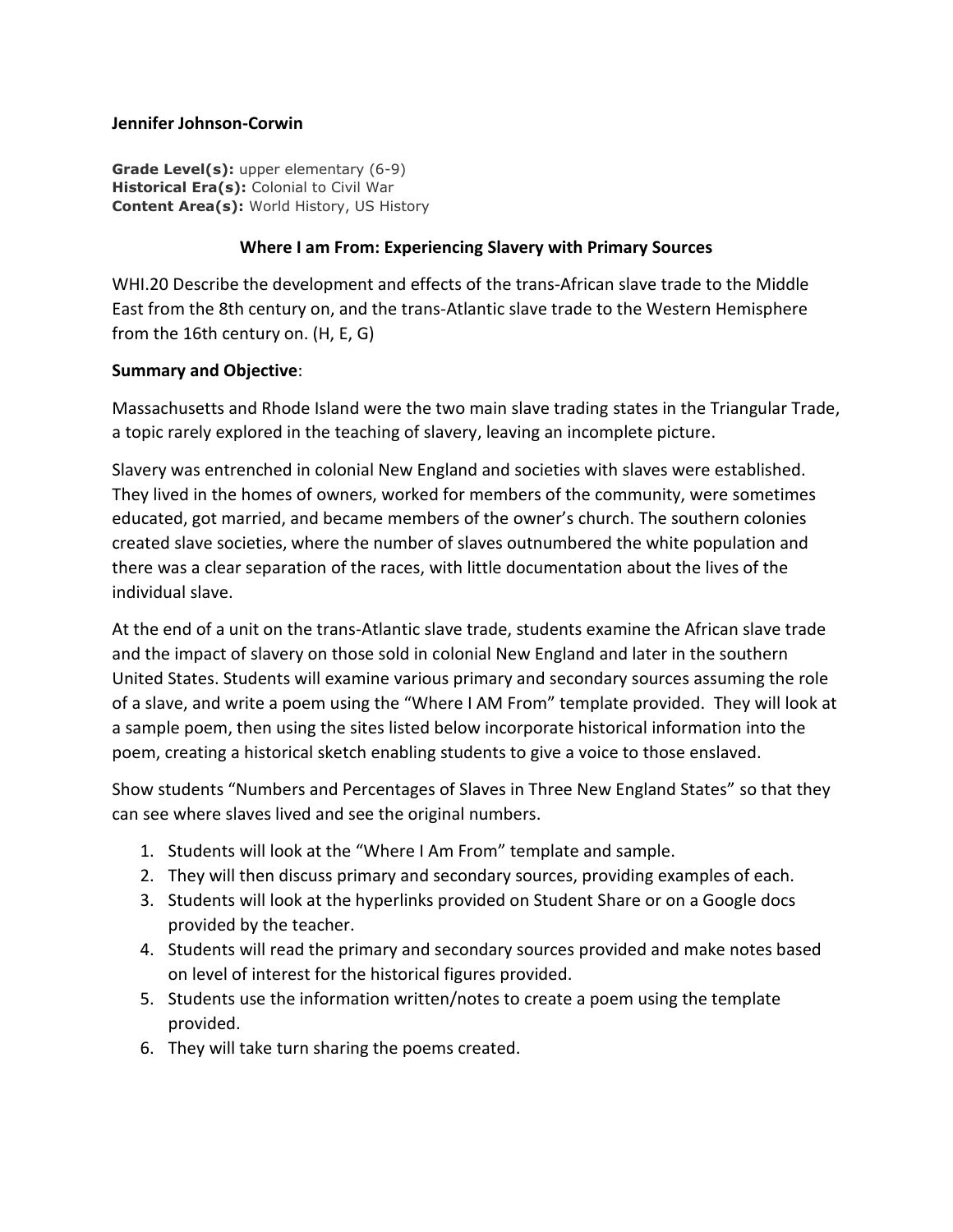## MA Historical Society:

<https://www.masshist.org/endofslavery/index.php?id=60>

American Centuries links:

Johnathan Ashley's Account Book with reference to Titus:

[http://www.memorialhall.mass.edu/collection/itempage.jsp?itemid=6303&level=advanced&tr](http://www.memorialhall.mass.edu/collection/itempage.jsp?itemid=6303&level=advanced&transcription=1&img=5) [anscription=1&img=5](http://www.memorialhall.mass.edu/collection/itempage.jsp?itemid=6303&level=advanced&transcription=1&img=5)

[http://www.memorialhall.mass.edu/collection/itempage.jsp?itemid=6303&level=advanced&tr](http://www.memorialhall.mass.edu/collection/itempage.jsp?itemid=6303&level=advanced&transcription=1&img=0) [anscription=1&img=0](http://www.memorialhall.mass.edu/collection/itempage.jsp?itemid=6303&level=advanced&transcription=1&img=0)

[http://americancenturies.mass.edu/collection/itempage.jsp?itemid=6304&img=0&level=advan](http://americancenturies.mass.edu/collection/itempage.jsp?itemid=6304&img=0&level=advanced&transcription=1) [ced&transcription=1](http://americancenturies.mass.edu/collection/itempage.jsp?itemid=6304&img=0&level=advanced&transcription=1)

Punishment of Titus:

[http://americancenturies.mass.edu/collection/itempage.jsp?itemid=19774&img=0&level=adva](http://americancenturies.mass.edu/collection/itempage.jsp?itemid=19774&img=0&level=advanced&transcription=1) [nced&transcription=1](http://americancenturies.mass.edu/collection/itempage.jsp?itemid=19774&img=0&level=advanced&transcription=1)

["Negro Slavery in Old Deerfield"](http://www.memorialhall.mass.edu/collection/itempage.jsp?itemid=5722)

1893

L98.018

Published by Boston's *New England Magazine*, this article by George Sheldon chronicles the ownership of slaves by residents of the town of Deerfield, Massachusetts

Lucy Terry Prince painting by Louise Minks:

<http://www.memorialhall.mass.edu/collection/itempage.jsp?itemid=17464>

"Bars Fight"

<http://www.memorialhall.mass.edu/collection/itempage.jsp?itemid=7779>

Complaint against slave Cesar for stealing:

[http://americancenturies.mass.edu/collection/itempage.jsp?itemid=7798&img=0&level=advan](http://americancenturies.mass.edu/collection/itempage.jsp?itemid=7798&img=0&level=advanced&transcription=1) [ced&transcription=1](http://americancenturies.mass.edu/collection/itempage.jsp?itemid=7798&img=0&level=advanced&transcription=1)